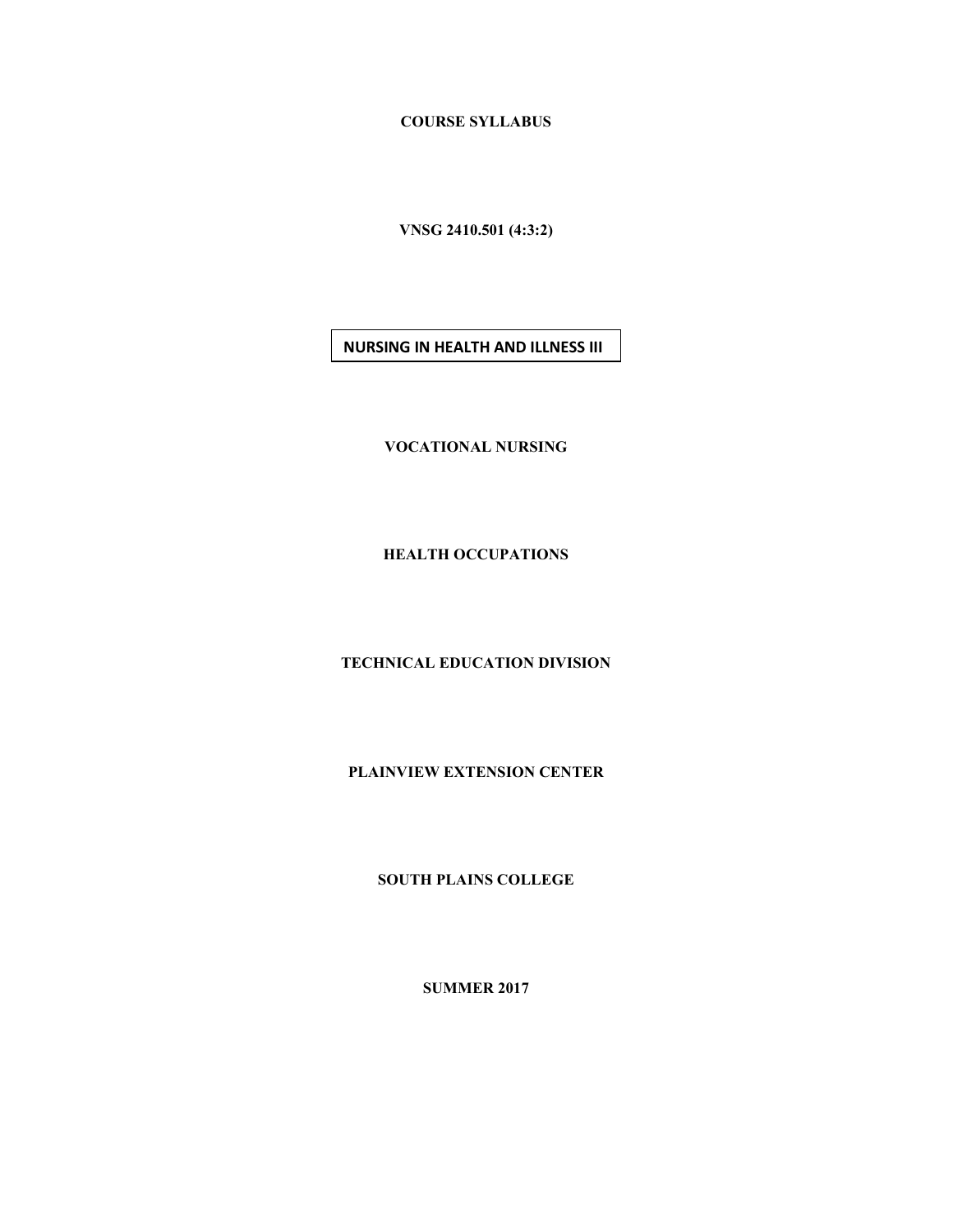#### **PLAINVIEW**

#### **COURSE SYLLABUS**

| <b>COURSE TITLE:</b>                     | VNSG 2410 – Nursing in Health and Illness III                                                                       |
|------------------------------------------|---------------------------------------------------------------------------------------------------------------------|
| <b>INSTRUCTORS:</b>                      | Suzanne Griffin, AAS, ADN, RN<br>Program Coordinator & Assistant Professor                                          |
| <b>OFFICE LOCATION</b><br>& PHONE/E-MAIL | Plainview Center – PC 104<br>PC 104F $806-296-9611$ X4405 / $sqrt(\omega)$ sqriffin $\omega$ southplainscollege.edu |
| <b>OFFICE HOURS</b>                      | M 1100 - 1200 & 1300 - 1600; T 0800 - 1200<br>By Appointment<br>WTRF                                                |

#### *SOUTH PLAINS COLLEGE IMPROVES EACH STUDENT'S LIFE*

#### **COURSE DESCRIPTION:**

This course is a continuation of Nursing in Health and Illness II. Further study of medical-surgical health problems of the patient including concepts of mental illness. It incorporates the knowledge necessary to make the transition from student to graduate vocational nurse.

### **STUDENT LEARNING OUTCOMES:**

The student will identify the components of the health-illness continuum; identify prevalent medicalsurgical conditions affecting the adult; and utilize the nursing process to assist in developing a plan of care for selected medical-surgical conditions. The student will also identify properties, effects, and principles of pharmacotherapeutic agents; and list common nursing interventions associated with the various pharmacotherapeutic agents.

## **COURSE COMPETENCIES:**

The student must complete this course with a grade of 77% or above based on the following objectives:

- 1. Compare and contrast normal body functioning with that of pathological variations.
- 2. Formulate a plan of care utilizing the nursing process for various medical-surgical conditions.
- 3. Integrate knowledge attained in diet therapy to identify appropriate modifications for each disease entity.
- 4. Rationale medical treatment and identify appropriate implications for nursing interventions.
- 5. Identify classifications of medication as related to body systems and disorders.
- 6. Identify commonly prescribed medications and related information in each classification.
- 7. Relate nursing considerations and possible drug interactions for specified drugs.
- 8. Describe possible side effects of specific drug classifications and evaluation of these manifestations in the patient.
- 9. Discuss health teaching related to drug therapy.
- 10. Demonstrate workable knowledge of medications, techniques: including calculations, procedures, and safety precautions.
- 11. Discuss ways in which the nurse can contribute to nutritional wellness as a preventive measure against disease.
- 12. Define nutritional therapy and its relationship to the treatment of disease.
- 13. Discuss nursing responsibilities and interventions integral in nutrition.
- 14. Identify some common food-drug interactions that may decrease or increase the therapeutic effect of the drugs used to treat various medical-surgical conditions.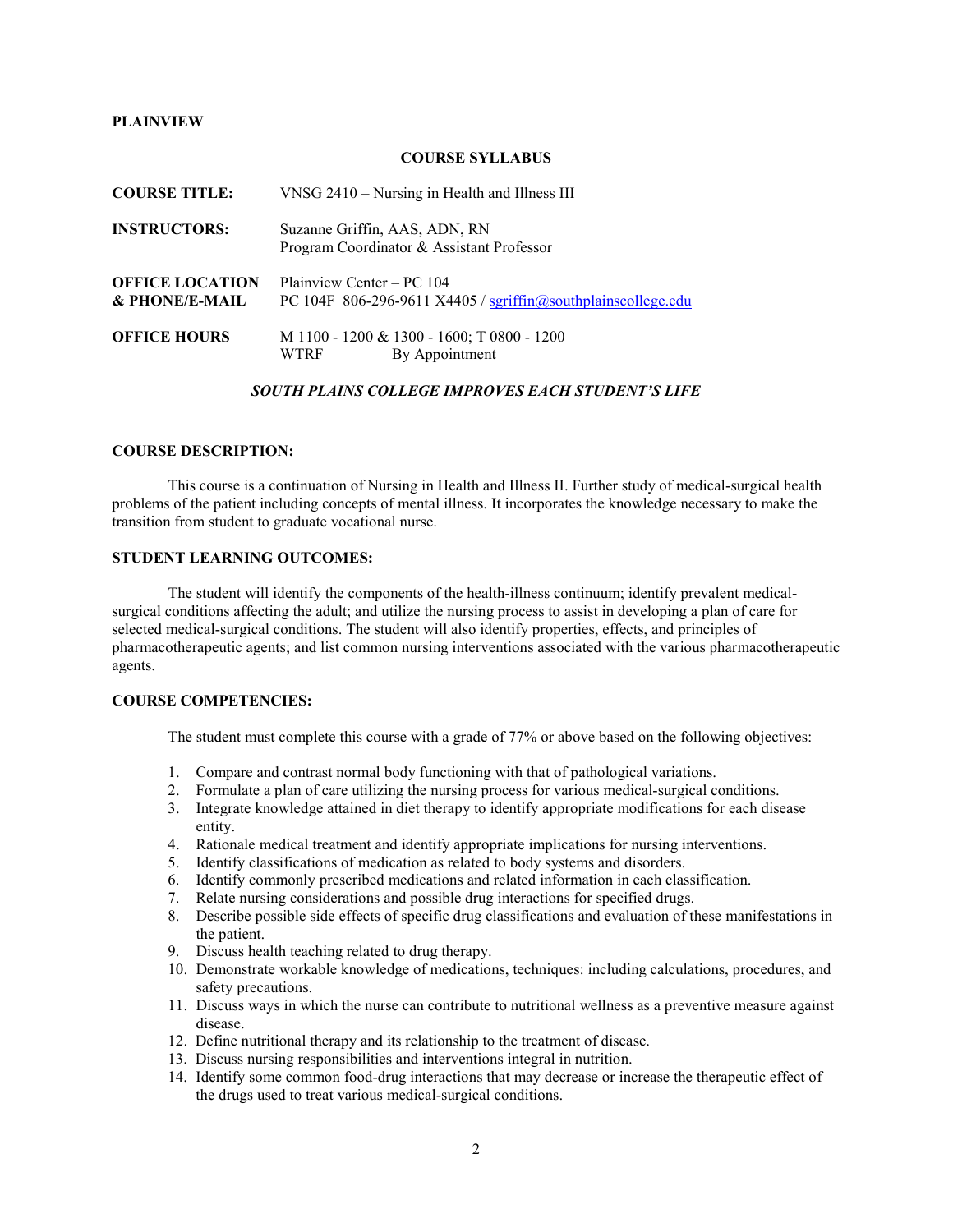#### **ACADEMIC INTEGRITY:**

Refer to the Plainview VNP Student Handbook and the SPC Catalog.

## **SCANS AND FOUNDATION SKILLS:**

 $C-1$ , 2, 3, 4, 5, 6, 7, 8, 9, 10, 11, 12, 13, 14, 15, 16, 17, 18, 19, 20.  $F-1, 2, 3, 4, 5, 6, 7, 8, 9, 10, 11, 12, 13, 14, 15, 16, 17, 18, 19, 20.$ 

## **VERIFICATION OF WORKPLACE COMPETENCIES:**

NCLEX-PN Licensure Exam eligibility following successful completion of the one-year vocational nursing program.

#### **TEXTBOOKS:**

Williams, Linda S. MSN, RN & Hopper, Paula D., MSN, RN (2015). Understanding Medical Surgical Nursing, 5th Ed., F. A. Davis, Philadelphia

Williams, Linda S. MSN, RN & Hopper, Paula D., MSN, RN (2015). Student Workbook for Understanding Medical Surgical Nursing, 5<sup>th</sup> Ed., F. A. Davis, Philadelphia

Watkins, Cynthia J. RN, MSN (2013). Pharmacology Clear and Simple,  $2<sup>nd</sup> Ed.$ , F. A. Davis Publishers, Philadelphia

Lutz, Carroll MA, RN, Przytulski, Karen MS, RDG (2015). Nutrition and Diet Therapy, 6<sup>th</sup> Ed., F. A. Davis, Philadelphia

Alfaro-LeFevre, Rosalinda, RN, MSN, ANEF (2014) Applying Nursing Process: The Foundation for Clinical Reasoning, 8<sup>th</sup> Ed. Wolters Kluwer Health / Lippincott Williams & Wilkins Publishers, Philadelphia

Vallerand, Sanoski, Deglin (2015), Davis's Drug Guide for Nurses, 15<sup>th</sup> Ed. F. A. Davis, Philadelphia

Leek, (2013), Pharm Phlash – Pharmacology Flash Cards, 2nd Ed., F.A. Davis, Philadelphia

ATI PN Pharmacology for Nursing Ed. 6.0

ATI PN Adult Medical Surgical Nursing Ed. 9.0

ATI PN Nutrition for Nursing Education Ed. 4.0

Leeuwen, Poelhuis-Leth, Bladh (2015) Davis's Comprehensive Handbook of Laboratory & Diagnostic Tests with Nursing Implications, 7<sup>th</sup> Ed., F.A. Davis, Philadelphia

Doenges, M. E., Moorhouse, M. F., & Murr, A. C. (2013). Nurse's Pocket Guide – Diagnoses, Prioritized Interventions, and Rationales, 13<sup>th</sup> Ed., F. A. Davis, Philadelphia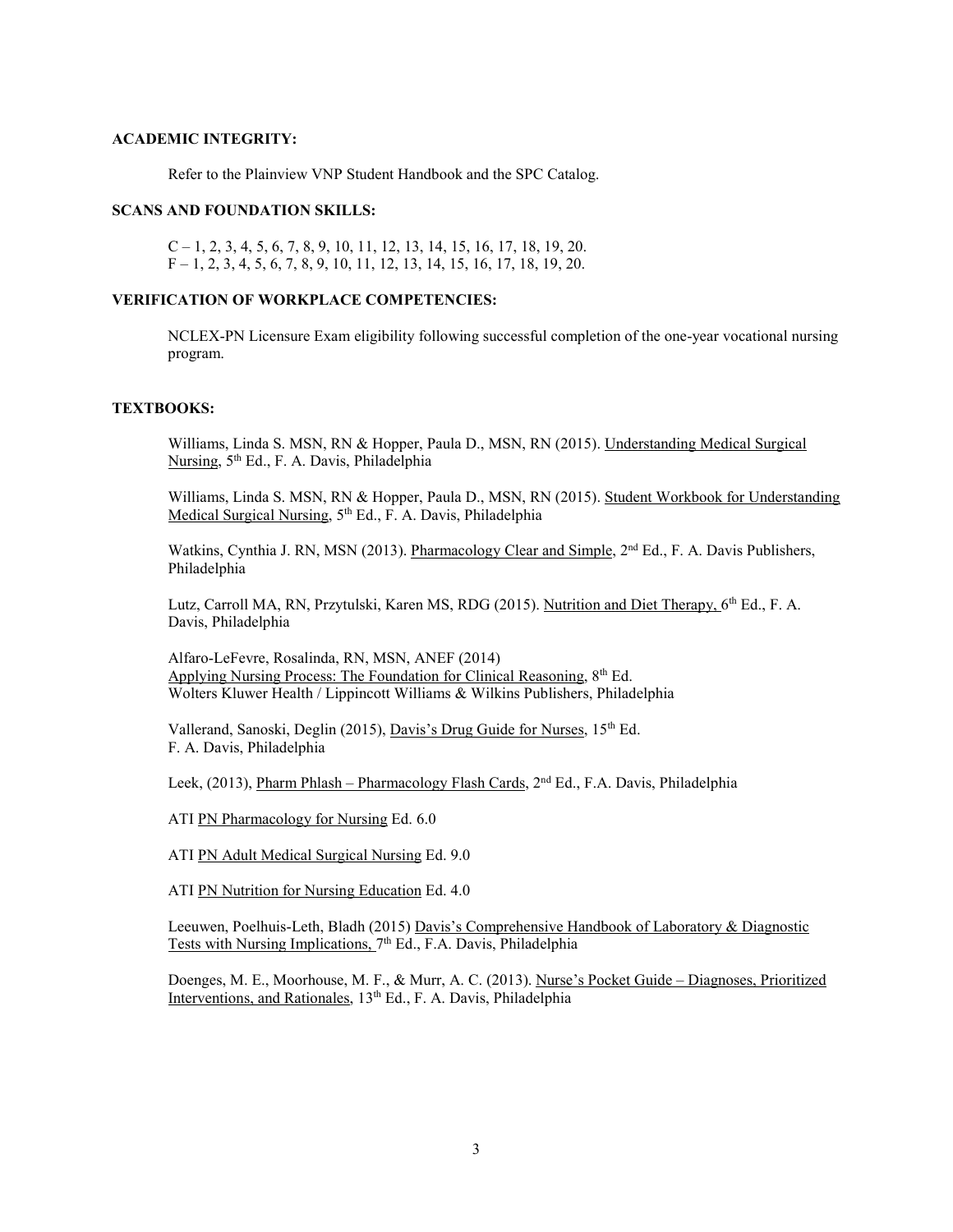#### **ATTENDANCE POLICY:**

Refer to the SPC Catalog and the Plainview VNP Student Handbook. This course is a 4 semester hour course with 8 hours allowable absence. If the allowable absences are exceeded, the student will not be able to meet the course objectives and will be dropped from the course. Each 50-minute class session is considered 1 hour. A tardy will be given if the student is absent within the first 15 minutes of a class period. If the student misses more than 15 minutes of any 50 minute session, a one hour absence will be assigned for that class period. Three tardies will accumulate to count as one hour absence.

## **COURSE REQUIREMENTS:**

- 1. Student is expected to read assigned textbook material and be prepared for class discussion. Audiovisual information is used to assist the student in integration of key components and application of content.
- 2. Participation in group work and completion of all assigned worksheets focusing on application using nursing process approach with theory to allow the student to use the problem solving approach to total patient care of medical and surgical patients.
- 3. Attention and participation in guest lectures utilizing community resources of medical-surgical expertise.
- 4. Demonstration of appropriate knowledge-based medical/surgical principles in simulated clinical situations utilizing the problem-solving nursing-process approach.
- 5. Demonstrate continued growth in ability to apply principles of medical-surgical nursing to the clinical situation with adaptation to the individual client needs and understanding of scientific rationales for nursing interventions.
- 6. Development and demonstration of increased skill in integrating database of client assessment with appropriate outcome based goals and interventions.
- 7. Intermittent review quizzes (announced and unannounced), unit exams (follow class schedule), and a comprehensive final exam will be given. ATI Proctored Assessment Benchmarks (Adult Medical-Surgical Nursing and Pharmacology) were administered at the end of course, VNSG 1409 and should serve as a guide for topics to review to enhance the student's knowledge base of medical-surgical and pharmacology principles. ATI Comprehensive Predictor Practice Assessments are available for review throughout the semester and the student is encouraged to utilize this resource.
- 8. General written assignments are to be neat and legible. They may be computer generated using black as font color and 12 as font size or hand written using black ink and must be double spaced and on one side of the paper only. Page numbers should be located at the bottom center of each page. Paper edges must be without frayed edges. Points will be deducted accordingly as per instructor discretion.
- 9. Computer assisted programs are assigned for corresponding units of study and will be identified. Due dates will be announced in class and these completed programs will be recorded as classwork. ATI Skill Modules utilized in VNSG 1402 and VNSG 1260 may also be assigned and/or the student is encouraged to utilize this valuable resource. ATI PN Adult Medical Surgical Review Module is another resource for student use and assignments may be made and are expected to be completed. As with CAI programs, completed ATI assignments will be recorded as classwork.
- 10. ATI Pharmacology Made Easy 3.0 completed in VNSG 1409 should serve as an excellent review and further modules outlined for this course will be utilized – any assignments from these will be announced.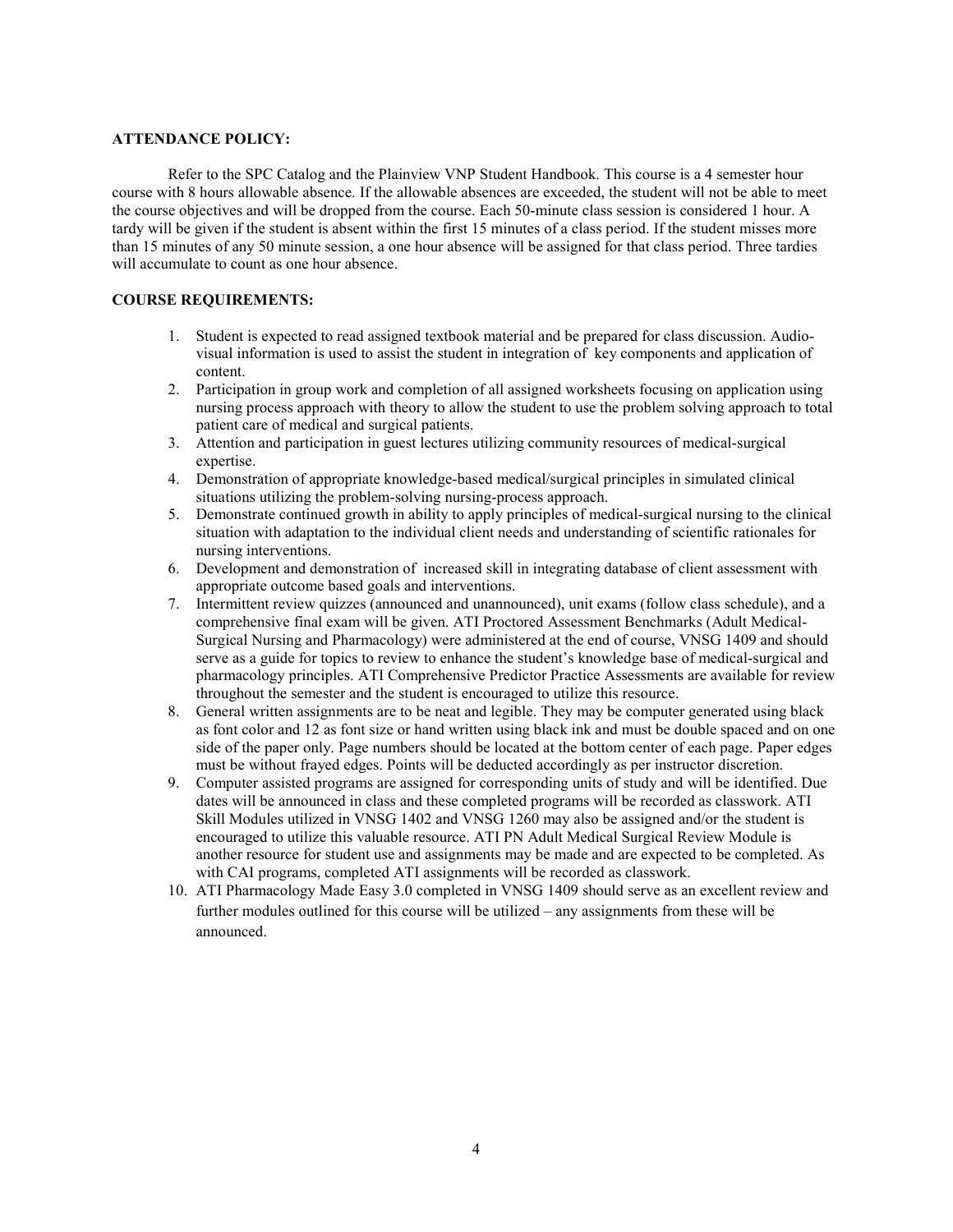#### **OUTCOME SUMMARIES:**

Summaries will be assigned by instructor throughout each unit of study. The student will be encouraged to utilize all text resources and ATI Pharmacology Made Easy 3.0 Modules. **OUTCOME SUMMARY FORMAT:**

- Follow general written assignment guidelines as outlined in course syllabus. The front page of the assignment should have your full signature located at the top right hand margin, while subsequent pages should have your initials at the same location.
- References should be listed on a separate page and at the end of the assignment as the last page. Please use the following format in listing resources:
	- i. Author's last name, Author's first name, Text Title, (copyright date), Publisher's name, Publisher's city
	- ii. Internet resources should be reliable and up-to-date (within 5 years) and cited using retrieval date.
- Define the medical diagnoses provided.
- Define the pharmacological classification of the drug therapy for stated condition/s.
- List the expected pharmacologic action of the category of drugs given.
- Identify the most common side and adverse effects.
- Provide the top five nursing interventions with rationales necessary when administering these drugs. Interventions should include specific patient instructions related to the drug therapy.
- List interactions which should be monitored for during therapy with these drugs.
- Please follow program guidelines utilizing the "Date/Time Stamp" on the top of the front page of your assignment before placing it in the appropriate instructor's box.

#### **DIAGNOSES SUMMARIES:**

Summaries will be assigned by instructor throughout each unit of study. The student will be encouraged to utilize all text resources especially Nurse's Pocket Guide: Diagnoses, Prioritized Interventions, and Rationales. Aspects of care knowledge will include the following areas: cultural, collaborative, community/home care, diagnostic studies, geriatric/lifespan, and medication connections.

#### **DIAGNOSES SUMMARY FORMAT:**

- 1. Follow general written assignment guidelines as outlined in course syllabus. The front page of the assignment should have your full signature located at the top right hand margin, while subsequent pages should have your initials at the same location.
- 2.References should be listed on a separate page and at the end of the assignment as the last page. Please use the following format in listing resources:
	- i. Author's last name, Author's first name, Text Title, (copyright date), Publisher's name, Publisher's city
	- ii. Internet resources should be reliable and up-to-date (within 5 years) and cited using retrieval date.
- 3. Initiate the diagnoses summary by providing the textbook definition of the medical diagnosis **and** nursing diagnosis assigned by instructor. Provide the textbook related factors that are expected to be assessed in the patient with this nursing diagnosis. List three defining characteristics **and** three nursing priority interventions with rationales associated with this patient situation. Finally, select **and** identify one aspect of care knowledge area with this nursing diagnosis **and** explain its importance.
- 4. Please follow program guidelines utilizing the "Date/Time Stamp" on the top of the front page of your assignment before placing it in the appropriate instructor's box.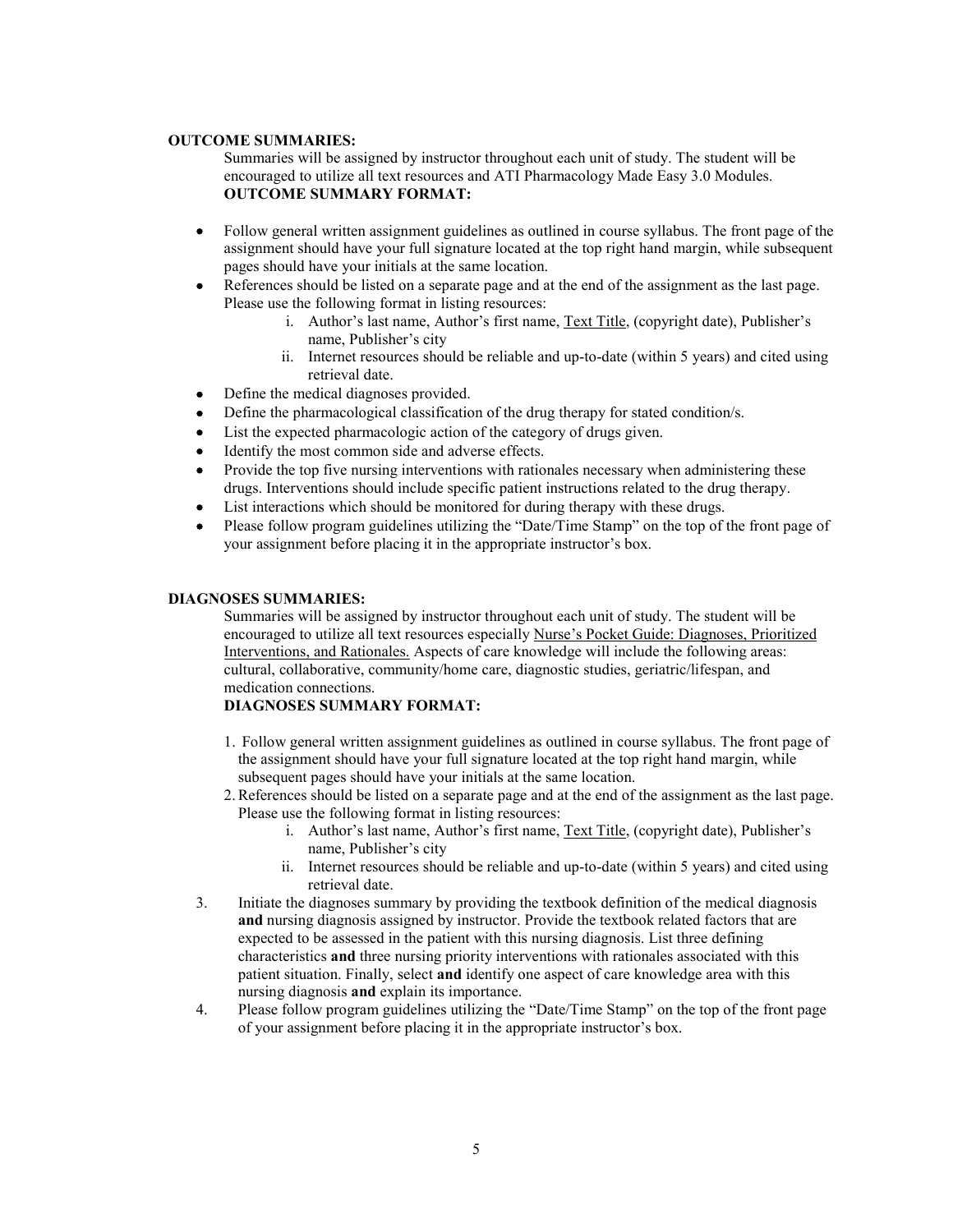# **GRADING:**

| Classwork (includes ATI assignments)  5% |  |
|------------------------------------------|--|
|                                          |  |

| A $93-100$     |                                   |
|----------------|-----------------------------------|
| $84 - 92$      |                                   |
| $C = 77* - 83$ | * passing for all nursing courses |
| D $70-76$      |                                   |
| 69 or below    |                                   |
|                |                                   |

# **SCHEDULE OF CLASSES:**

| $5 - 22 - 17$ | Begin Unit I - Gastrointestinal Disorders<br>Care and Treatment                |
|---------------|--------------------------------------------------------------------------------|
| $5 - 23 - 17$ | Continue                                                                       |
| $5 - 30 - 17$ | Continue                                                                       |
| $6 - 5 - 17$  | UNIT EXAM I – GASTROINTESTINAL                                                 |
| $6 - 6 - 17$  | Begin Unit II - Endocrine Disorders<br>Care and Treatment                      |
| $6 - 12 - 17$ | Research Pod I (Due at end of class period)                                    |
| $6 - 13 - 17$ | Lab Assignment (Due at end of class period)                                    |
| $6-19-17$     | Research Pod II (Due at end of class period)                                   |
| $6 - 20 - 17$ | Lab Assignment (Due at end of class period)                                    |
| $6 - 26 - 17$ | <b>Endocrine Charades</b>                                                      |
| $6 - 27 - 17$ | UNIT EXAM II - ENDOCRINE                                                       |
| $7 - 3 - 17$  | Begin Unit III - Musculoskeletal/Integumentary Disorders<br>Care and Treatment |
| $7 - 10 - 17$ | Continue                                                                       |
| 7-11-17       | Continue                                                                       |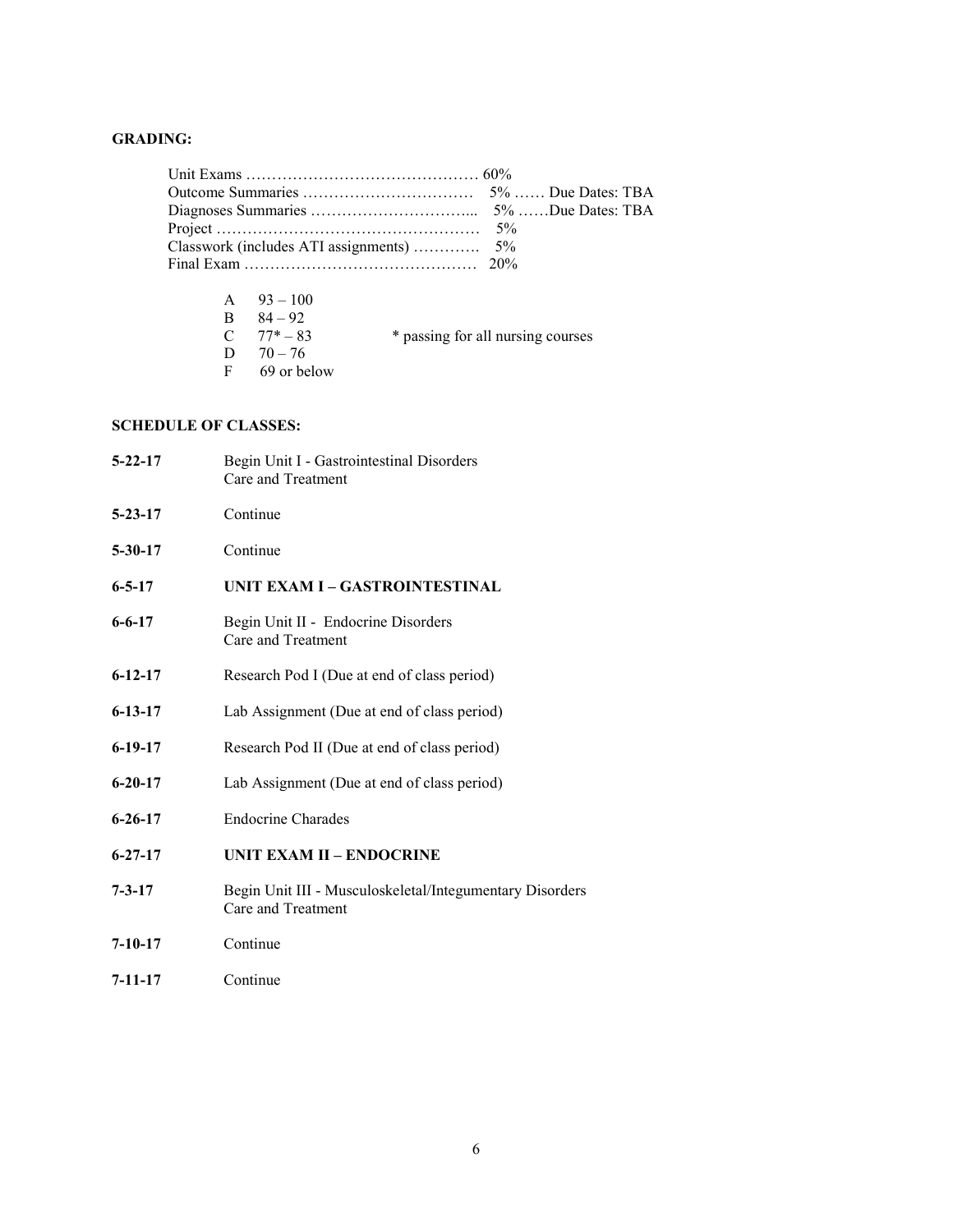# **7-17-17 UNIT EXAM III – MUSCULOSKELETAL/INTEGUMENTARY**

| $7 - 18 - 17$ | Begin Unit IV - Ophthalmic and Otic Disorders<br>Care and Treatment<br><b>Ophthalmic Guest Presentation</b><br>*CRITICAL THINKING CONNECTIONS ASSIGNMENT (UNIT EXAM IV)<br>*(Due 7-24-17 0830)       |
|---------------|------------------------------------------------------------------------------------------------------------------------------------------------------------------------------------------------------|
| $7 - 24 - 17$ | Begin Unit V - Cancer Care/Substance Abuse/Triage Nursing<br>Care and Treatment<br>CANCER PROJECT PRESENTATIONS (PROJECT & UNIT EXAM V)<br>Final Exam Study Guide                                    |
| $7 - 25 - 17$ | Triage Nursing Guest Presentation (Information to be included on final exam)<br>*Williams/Hooper: Chapter 13 Nursing Care of Patients with Emergent Conditions and<br>Disaster/Bioterrorism Response |

# **8-3-17 FINAL EXAM**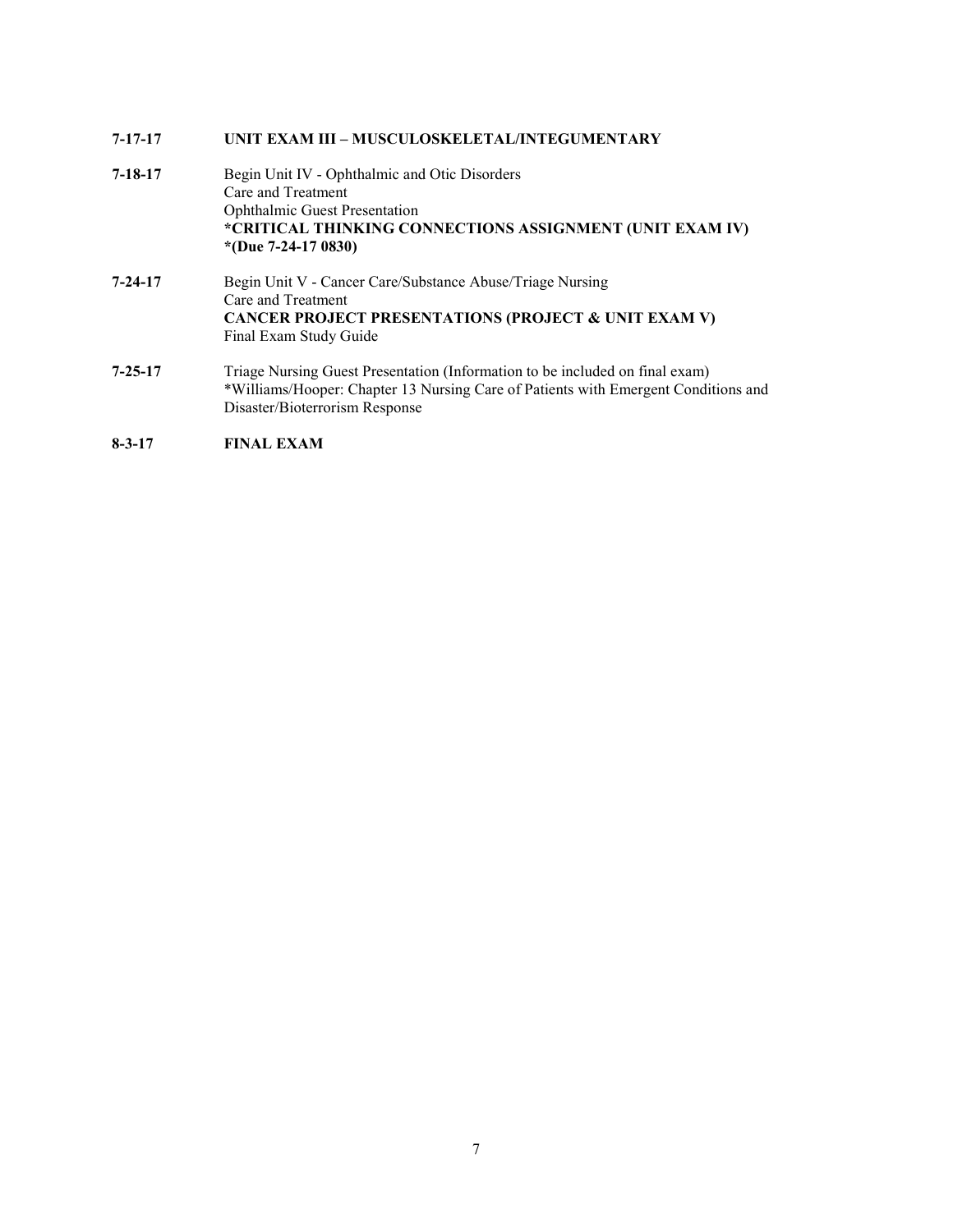# **COURSE OUTLINE:**

# *UNIT I GASTROINTESTINAL*

| (Williams/Hooper) | Chapter 32 Gastrointestinal, Hepatobiliary, and Pancreatic Systems Function,<br>Assessment, and Therapeutic Measures<br>Chapter 33 Nursing Care of Patients with Upper Gastrointestinal Disorders<br>Chapter 34 Nursing Care of Patients with Lower Gastrointestinal Disorders<br>Chapter 35 Nursing Care of Patients with Liver, Pancreatic, & Gallbladder Disorders                                                                                                                                                                                                                                                                                                                                                                                                                                                                                                                                                                                                                                                                                                                                                                                                                                                                                                                                                                                                                                                                                                                                                                                                                                                                                                                                                                                                                                                                                                                                                                                                                                                                                                                |
|-------------------|--------------------------------------------------------------------------------------------------------------------------------------------------------------------------------------------------------------------------------------------------------------------------------------------------------------------------------------------------------------------------------------------------------------------------------------------------------------------------------------------------------------------------------------------------------------------------------------------------------------------------------------------------------------------------------------------------------------------------------------------------------------------------------------------------------------------------------------------------------------------------------------------------------------------------------------------------------------------------------------------------------------------------------------------------------------------------------------------------------------------------------------------------------------------------------------------------------------------------------------------------------------------------------------------------------------------------------------------------------------------------------------------------------------------------------------------------------------------------------------------------------------------------------------------------------------------------------------------------------------------------------------------------------------------------------------------------------------------------------------------------------------------------------------------------------------------------------------------------------------------------------------------------------------------------------------------------------------------------------------------------------------------------------------------------------------------------------------|
| Objectives:       | Upon completion, the student should be able to:                                                                                                                                                                                                                                                                                                                                                                                                                                                                                                                                                                                                                                                                                                                                                                                                                                                                                                                                                                                                                                                                                                                                                                                                                                                                                                                                                                                                                                                                                                                                                                                                                                                                                                                                                                                                                                                                                                                                                                                                                                      |
|                   | 1. Identify three major causative factors and preventive measures in the development of<br>disorders of the digestive system.<br>2. List nursing responsibilities in the pre- and posttest care of patients undergoing diagnostic tests<br>for disorders of the intestinal tract.<br>3. Perform a focused assessment of gastrointestinal status.<br>4. Describe the pathophysiology, means of medical diagnosis, and treatment for stomatitis,<br>gastritis, ulcerative colitis, appendicitis, and peritonitis.<br>5. Make additions to the plan of care for the patient with a peptic ulcer.<br>6. Identify nursing care plan concerns for the patient with cancer of the colon and intestinal<br>obstruction.<br>7. List nursing interventions for the patient with ulcerative colitis or irritable bowel syndrome.<br>8. Make additions to a nursing care plan for the patient having surgery of the lower intestine and<br>rectum.<br>9. Identify and formulate nursing care interventions for each type of intestinal ostomy, considering<br>the type of stoma and the effluent it produces.<br>10. List four interventions for helping the patient psychologically adjust to his or her ostomy.<br>11. Discuss ways the nurse can be instrumental in preventing disorders of the gallbladder, liver,<br>and pancreas.<br>12. Describe the assessment factors and care of the patient with cholecystitis and cholelithiasis.<br>13. Discuss the education concerns necessary for the patient undergoing cholecystectomy.<br>14. Specify the assessment factors to be considered for the patient with possible liver disease.<br>15. Identify nursing care measures, including psychosocial concerns, for the patient who has<br>hepatitis and is jaundice.<br>16. List the ways in which the various types of hepatitis can be transmitted.<br>17. Devise appropriate nursing interventions for the patient with cirrhosis.<br>18. Identify discharge teaching plan concerns necessary for the patient who has been in the<br>hospital with a flare-up of chronic pancreatitis. |
| Outline:          |                                                                                                                                                                                                                                                                                                                                                                                                                                                                                                                                                                                                                                                                                                                                                                                                                                                                                                                                                                                                                                                                                                                                                                                                                                                                                                                                                                                                                                                                                                                                                                                                                                                                                                                                                                                                                                                                                                                                                                                                                                                                                      |
|                   | Introduction to Gastrointestinal Disorders<br>I.<br>Π.<br>A & P Review of Gastrointestinal System<br>III.<br><b>Causes of Gastrointestinal Disorders</b><br>IV.<br>Prevention of Gastrointestinal Problems<br>V.<br>Diagnostic Tests and Procedures and Nursing Implications<br>VI.<br>Nursing Management of Gastrointestinal Disorders<br>VII.<br>Common Problems Related to Gastrointestinal Tract<br>VIII.<br>Problems Related to Ingestion<br>IX.<br>Inflammatory Disorders and Treatment of the Gastrointestinal Tract<br>Х.<br>Peptic Ulcer and Treatment                                                                                                                                                                                                                                                                                                                                                                                                                                                                                                                                                                                                                                                                                                                                                                                                                                                                                                                                                                                                                                                                                                                                                                                                                                                                                                                                                                                                                                                                                                                      |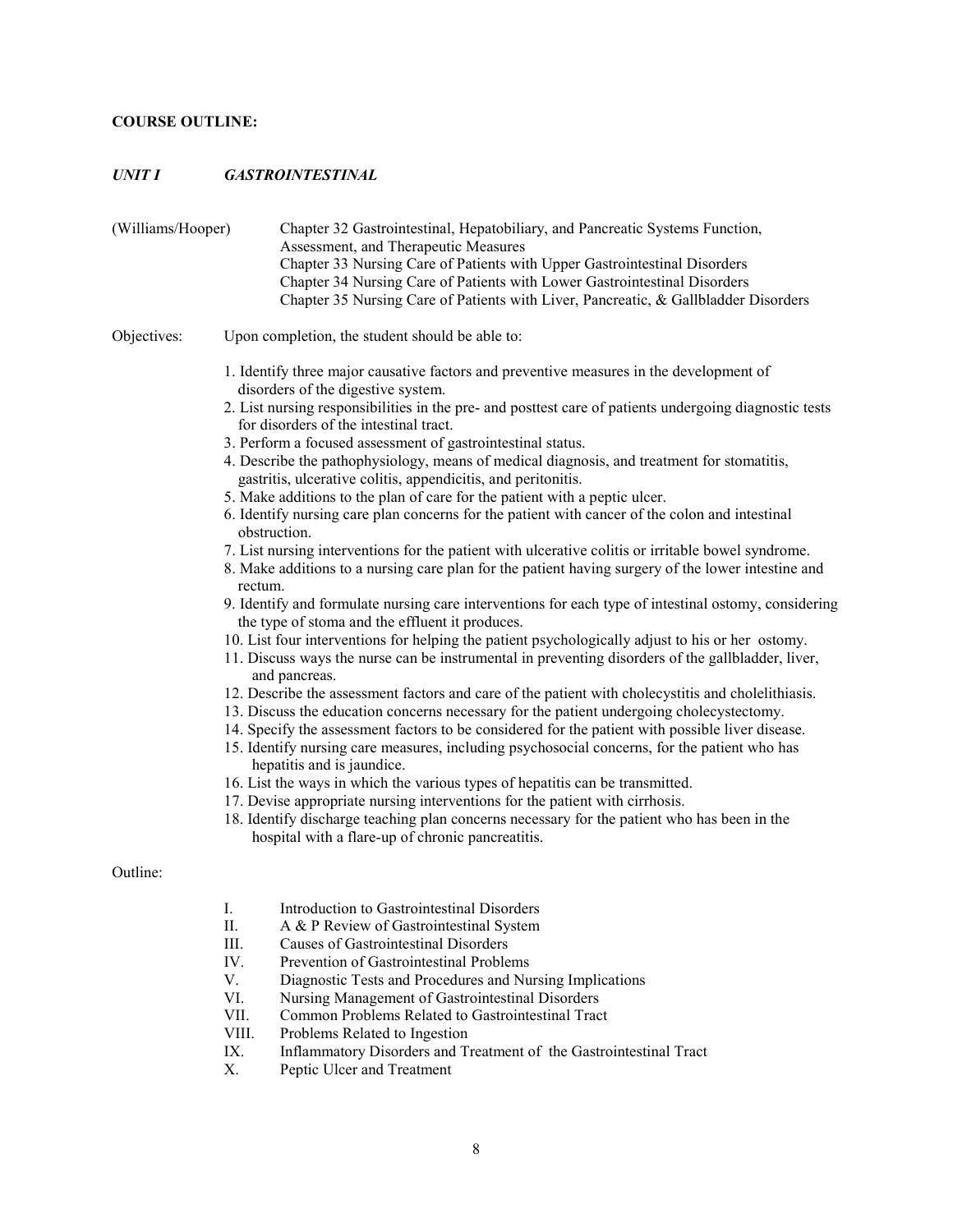## *Gastrointestinal System Medications*

*Follow Objectives from Watkins Chapter 19 Gastrointestinal System Medications*

## *UNIT II ENDOCRINE*

| (Williams/Hooper) |                                                    | Chapter 38 Endocrine System Function and Assessment<br>Chapter 39 Nursing Care of Patients with Endocrine Disorders<br>Chapter 40 Nursing Care of Patients with Disorders of the Endocrine Pancreas<br>ATI: Skills Module - Diabetes Management                                                                                                                                                                                                                                                                                                                                                                                                                                                                                                                                                                                                                                                                                                                                                                                                                                                                                                                                                                                                                                                                                                                                                                                                                                                                                                                                                                                                                                                                                                                                                                                                                                                                    |
|-------------------|----------------------------------------------------|--------------------------------------------------------------------------------------------------------------------------------------------------------------------------------------------------------------------------------------------------------------------------------------------------------------------------------------------------------------------------------------------------------------------------------------------------------------------------------------------------------------------------------------------------------------------------------------------------------------------------------------------------------------------------------------------------------------------------------------------------------------------------------------------------------------------------------------------------------------------------------------------------------------------------------------------------------------------------------------------------------------------------------------------------------------------------------------------------------------------------------------------------------------------------------------------------------------------------------------------------------------------------------------------------------------------------------------------------------------------------------------------------------------------------------------------------------------------------------------------------------------------------------------------------------------------------------------------------------------------------------------------------------------------------------------------------------------------------------------------------------------------------------------------------------------------------------------------------------------------------------------------------------------------|
| Objectives:       |                                                    | Upon completion, the student should be able to:                                                                                                                                                                                                                                                                                                                                                                                                                                                                                                                                                                                                                                                                                                                                                                                                                                                                                                                                                                                                                                                                                                                                                                                                                                                                                                                                                                                                                                                                                                                                                                                                                                                                                                                                                                                                                                                                    |
|                   | 1.<br>2.<br>3.<br>4.<br>5.<br>6.<br>7.<br>8.<br>9. | List four major problems associated with hyposecretion of pituitary hormones and give at<br>least three nursing interventions appropriate for each of them.<br>Explain the variety of diagnostic tests performed for symptoms of endocrine disorder<br>problems.<br>Identify specific areas of assessment needed for patients with possible endocrine disorders.<br>From an appropriate list of nursing diagnoses, assist in planning nursing care for patients with<br>endocrine problems such as hypothyroidism, hyperthyroidism, Addison's disease, and<br>Cushing's syndrome.<br>Plan pre- and postoperative assessment and nursing care for a patient who has had a<br>hypophysectomy.<br>Describe pre- and postoperative assessment and nursing care for a patient who has had a<br>thyroidectomy.<br>List six signs and symptoms of adrenocortical insufficiency (Addison's disease).<br>List four major possible causes for Cushing's syndrome.<br>Identify nursing diagnoses and appropriate interventions for patients with diabetes insipidus.<br>10. Prepare a teaching plan for the patient taking corticosteroids.<br>11. State significant differences in the two major types of diabetes mellitus.<br>12. Identify each of the four finds of factors that influence the development of diabetes mellitus.<br>13. Describe laboratory tests used in the diagnosis of diabetes mellitus.<br>14. Describe nursing assessment and intervention for the management of type I and type II<br>diabetes mellitus.<br>15. Prepare to assist with the teaching of a newly diagnosed diabetic patient about the disease,<br>treatment, and self-care.<br>16. Describe the early signs and symptoms that might indicate that the diabetic patient is in early<br>ketoacidosis.<br>17. List the signs and symptoms of an insulin reaction (hypoglycemia) and describe the<br>appropriate nursing interventions. |
|                   |                                                    | 18. Identify sources of support and information for diabetic patients and their families.<br>19. Describe the acute and long-term complications and sequelae of poorly controlled diabetes<br>mellitus.<br>20. Identify signs and symptoms of hypoglycemia and its treatment in nondiabetic patients.                                                                                                                                                                                                                                                                                                                                                                                                                                                                                                                                                                                                                                                                                                                                                                                                                                                                                                                                                                                                                                                                                                                                                                                                                                                                                                                                                                                                                                                                                                                                                                                                              |
| Outline:          |                                                    |                                                                                                                                                                                                                                                                                                                                                                                                                                                                                                                                                                                                                                                                                                                                                                                                                                                                                                                                                                                                                                                                                                                                                                                                                                                                                                                                                                                                                                                                                                                                                                                                                                                                                                                                                                                                                                                                                                                    |
|                   | I.<br>II.<br>III.<br>IV.<br>V.                     | Introduction to Endocrine System<br>Overview of Anatomy and Physiology of Endocrine System<br>Causes and Prevention of Endocrine Problems<br>Diagnostic Tests and Procedures<br>Medical and Nursing Management of Endocrine Problems                                                                                                                                                                                                                                                                                                                                                                                                                                                                                                                                                                                                                                                                                                                                                                                                                                                                                                                                                                                                                                                                                                                                                                                                                                                                                                                                                                                                                                                                                                                                                                                                                                                                               |

- VI. Pituitary Gland and Disorders
- VII. Thyroid Gland and Disorders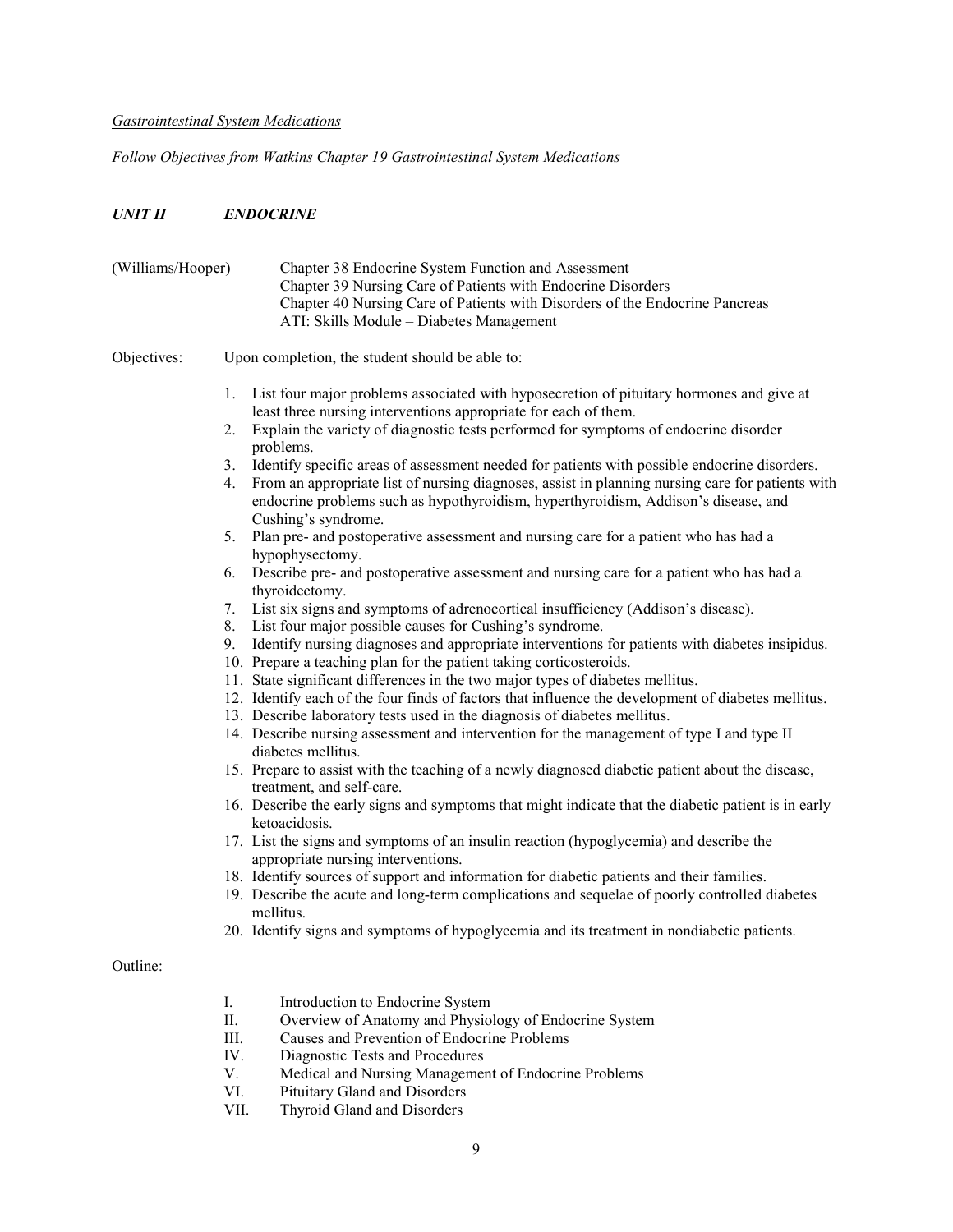- VIII. Parathyroid Glands and Disorders
- IX. Adrenal Glands and Disorders
- X. Pancreas and Diabetes Mellitus
- XI. Nursing Management of Diabetes Mellitus
- XII. Complications of Diabetes Mellitus
- XIII. Community Care
- XIV. Care of the Elderly

#### *Endocrine System Medications*

*Follow Objectives from Watkins Chapter 15 Endocrine System Medications*

## *UNIT III MUSCULOSKELETAL & INTEGUMENTARY*

## (Williams/Hooper) Chapter 45 Musculoskeletal System Function and Assessment Chapter 46 Nursing Care of Patients with Musculoskeletal & Connective Tissue Disorders Chapter 53 Integumentary System Function, Assessment, & Therapeutic Measures Chapter 54 Nursing Care of Patients with Skin Disorders Chapter 55 Nursing Care of Patients with Burns

#### Objectives: Upon completion, the student should be able to:

- 1. Teach a patient about the following diagnostic tests: bone scan, arthoscopy, and electromyography.
- 2. Describe the steps included in a nursing assessment of the musculoskeletal system.
- 3. State the factors to be assessed for the patient who has an immobilizer.
- 4. Identify the "do's" and "don'ts" of cast care.
- 5. Describe the nursing assessment and intervention for the patient in traction.
- 6. Compare the preoperative and postoperative care of the patient with a total knee replacement to that of a patient with a total hip replacement.
- 7. Identify the special problems of patients with arthritis and specific nursing interventions that can be helpful.
- 8. Explain the process by which osteoporosis occurs, ways to slow the process, and how the disorder is treated.
- 9. Identify important postoperative observations and nursing interventions in the care of the patient who has undergone an amputation.
- 10. List ways in which the elderly can increase musculoskeletal strength and protect bones.
- 11. Identify important factors in the prevention of skin disorders.
- 12. State nursing responsibilities in the diagnosis of skin disorders, including teaching selfexamination of the skin.
- 13. Describe the assessment process for patients with a skin disorder, including the gathering of both subjective and objective data.
- 14. List the main points of nursing care for patients with herpes virus infections, psoriasis, fungal infections, pediculosis, and scabies.
- 15. Compare characteristics of the various types of skin cancer.
- 16. Describe assessment concerns, nursing interventions, and medical treatment regimens utilized for the client with systemic lupus erythematosus.
- 17. List important points of assessment for the patient who has sustained a burn.
- 18. Discuss the "do's" and "don'ts" of emergency burn care.
- 19. Identify the measures used for burn treatment during the acute and emergent phase.
- 20. Assist with the planning of care, after the acute stage of a major burn, with attention to both physical and psychosocial needs.
- 21. Describe the process of rehabilitation for the patient with a major burn.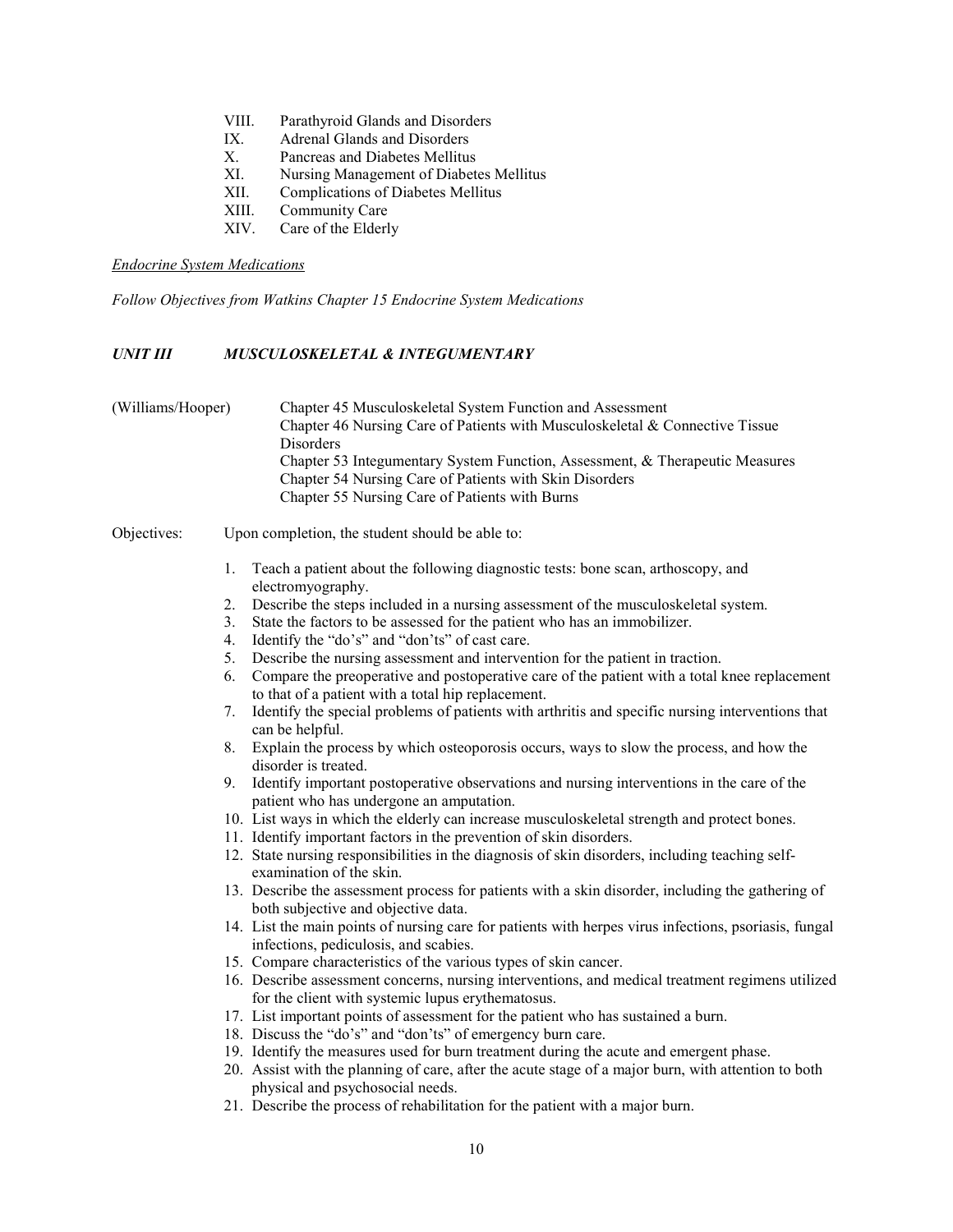Outline:

|       | Introduction to Musculoskeletal System                   |
|-------|----------------------------------------------------------|
| Н.    | Overview of A & P of the Musculoskeletal System          |
| III.  | Causes and Prevention of Musculoskeletal Disorders       |
| IV.   | Diagnostic Tests and Procedures and Nursing Implications |
| V.    | Nursing Management of Musculoskeletal Disorders          |
| VI.   | Disorders of Musculoskeletal System                      |
| VII.  | Introduction of Integumentary System                     |
| VIII. | Overview of A $\&$ P of Integumentary System             |
| IX.   | Causes and Prevention of Integumentary Disorders         |
| Χ.    | Diagnostics for Skin Disorders                           |
| XI.   | Nursing Management of Various Integumentary Disorders    |
| XII.  | Disorders of the Integumentary System                    |

*Musculoskeletal and Integumentary System Medications*

*Follow objectives from Watkins Chapter 11 Integumentary System Medications and Chapter 12 Musculoskeletal System Medications*

## *UNIT IV SENSORY*

| (Williams/Hooper) |                                                    | Chapter 51 Sensory System Function, Assessment, & Therapeutic Measures: Vision &<br>Hearing<br>Chapter 52 Nursing Care of Patients with Sensory Disorders: Vision & Hearing<br>Presentation Information and Handout Materials                                                                                                                                                                                                                                                                                                                                                                                                                                                                                                                                                                                                                                                                                                                                                                                                                    |  |  |
|-------------------|----------------------------------------------------|--------------------------------------------------------------------------------------------------------------------------------------------------------------------------------------------------------------------------------------------------------------------------------------------------------------------------------------------------------------------------------------------------------------------------------------------------------------------------------------------------------------------------------------------------------------------------------------------------------------------------------------------------------------------------------------------------------------------------------------------------------------------------------------------------------------------------------------------------------------------------------------------------------------------------------------------------------------------------------------------------------------------------------------------------|--|--|
| Objectives:       |                                                    | Upon completion, the student should be able to:                                                                                                                                                                                                                                                                                                                                                                                                                                                                                                                                                                                                                                                                                                                                                                                                                                                                                                                                                                                                  |  |  |
|                   | 1.<br>2.<br>3.<br>4.<br>5.<br>6.<br>7.<br>8.<br>9. | Identify purpose of and procedures for common diagnostic tests involving the eye and ear.<br>Identify observations that would indicate hearing impairment; discuss hearing aids and<br>guidelines for talking with the hearing impaired person.<br>Explain the importance of detecting and removing contact lenses from injured or unconscious<br>patients.<br>Identify signs and symptoms of common ophthalmic disorders.<br>Discuss the relationship between injury to the cornea and corneal ulcers.<br>Describe nursing intervention for the patient with a corneal transplant.<br>Discuss the assessment of, prevention of, and the intervention for glaucoma; identify its role<br>in causing blindness.<br>Describe the symptoms of cataracts and the nursing interventions following cataract<br>extraction.<br>Identify the signs and symptoms of retinal detachment; discuss pre- and postoperative nursing<br>interventions for the patient with retinal detachment.<br>10. Discuss emergency care of the patient with an eye injury. |  |  |
|                   |                                                    | 11. Describe methods used by physicians to remove a foreign body from the ear canal.<br>12. Describe signs and symptoms of otitis media.<br>13. Define otosclerosis and stapendectomy, which is used to correct the condition.<br>14. Identify nursing interventions for the patient with surgery of the ear.<br>15. Identify symptoms of Meniere's syndrome.                                                                                                                                                                                                                                                                                                                                                                                                                                                                                                                                                                                                                                                                                    |  |  |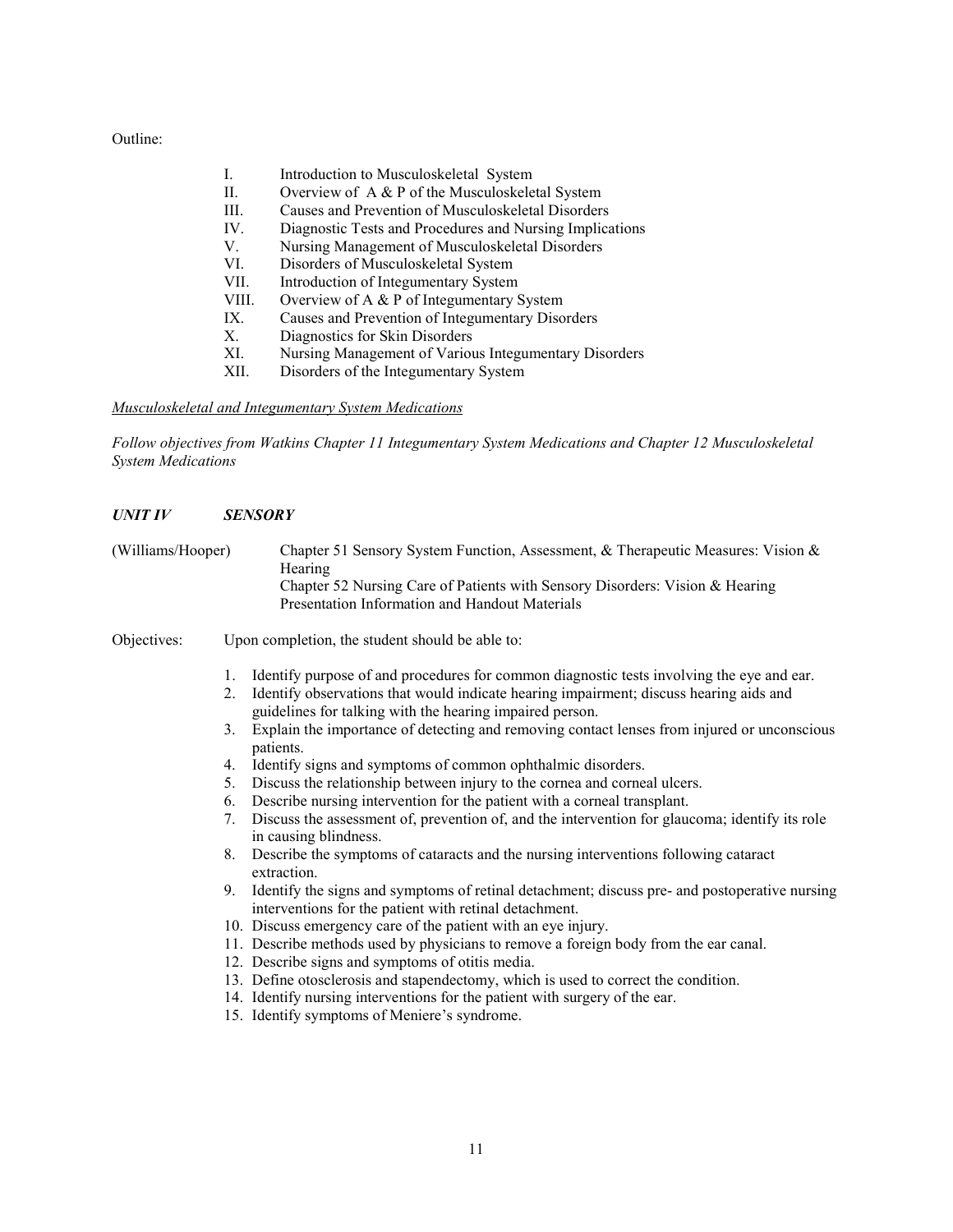Outline:

- I. Introduction to Sensory Organs
- II. Review of Structure and Function of Sensory Organs
- III. Diagnostic Tests and Procedures for Sensory Organ Function
- IV. Nursing Assessment of Sensory Organ Function
- V. Medical and Nursing Intervention and Care Planning Eye
- VI. Medical and Nursing Intervention and Care Planning Ear

#### *Eye and Ear Medications*

*Follow Objectives from Watkins Chapter 14 Eye and Ear Medications*

## *UNIT V CANCER CARE, SUBSTANCE ABUSE, & TRIAGE NURSING*

| (Williams/Hooper) | Chapter 11 Nursing Care of Patients with Cancer                                      |
|-------------------|--------------------------------------------------------------------------------------|
|                   | Chapter 13 Nursing Care of Patients with Emergent Conditions & Disaster/Bioterrorism |
|                   | Response                                                                             |

#### Objectives: Upon completion, the student should be able to:

- 1. Identify characteristics of neoplastic growth.
- 2. Identify at least five factors that may contribute to the development of a malignancy.
- 3. State at least four practices that can contribute to prevention and early detection of cancers.
- 4. Describe ways to include the recommendations of the American Cancer Society for routine checkups and detection of cancer in patient teaching.
- 5. Discuss the pros and cons of the various treatments available for cancer.
- 6. State the major problems and appropriate nursing interventions for a patient coping with expected side effects of radiation.
- 7. Assist in devising a general plan of nursing care for the patient receiving chemotherapy.
- 8. Discuss and reinforce the teaching necessary for the patient who has bone marrow suppression from cancer treatment.
- 9. Identify nursing interventions to help the patient cope with the common problems of cancer and its treatment.
- 10. Describe appropriate nursing interventions to help patients and families deal with the psychosocial effects of cancer and its treatment.
- 11. List five basic principles of first aid.
- 12. Explore feelings related to the triage system used to treat clients in the emergency room and disaster victims.
- 13. State the assessment concerns in gathering information in emergent and disaster/bioterrorism responses.
- 14. Discuss the pathophysiology of various emergent and disaster/bioterrorism conditions.
- 15. Identify immediate and continuous nursing interventions to assist patients with emergent and disaster/bioterrorism conditions.

#### Outline:

- I. Oncology
- II. Development, Prevention, and Detection of Cancer
- III. Hereditary Cancers
- IV. Cancer Prevention and Early Detection
- V. Pathophysiology of Cancer
- VI. Diagnosis of Cancer
- VII. Cancer Therapies
- VIII. Advanced Cancer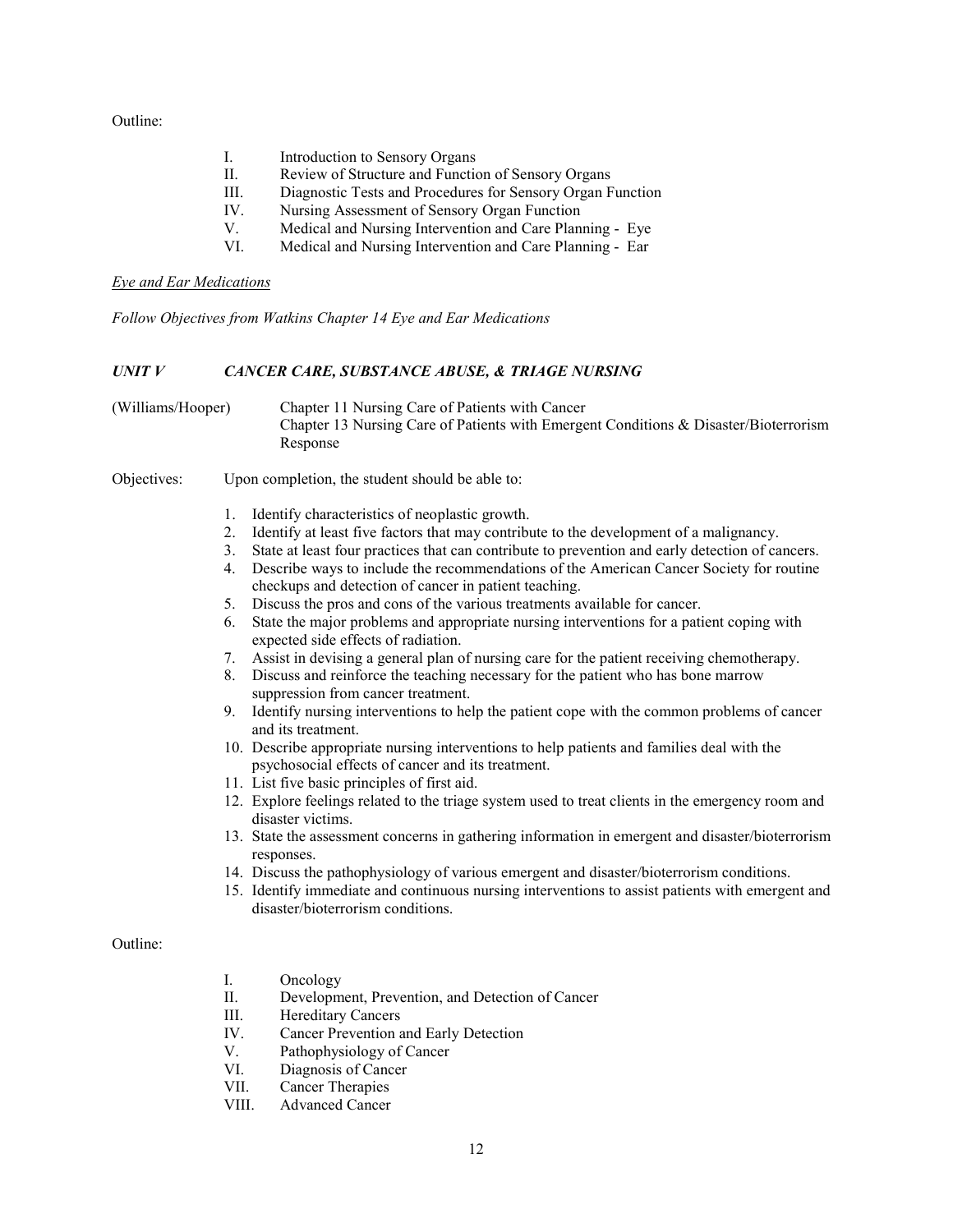- IX. Emergent and Disaster/Bioterrorism Responses<br>
X. Medical and Nursing Interventions for Emergen
- Medical and Nursing Interventions for Emergent and Disaster/Bioterrorism Responses

## *Immunological System Medications*

*Follow Objectives from Watkins Chapter 17 Immunological System Medications*

*Medications used in the Treatment of Substance Abuse*

*Refer to and Review VNSG 1130 Mental Health-Mental Illness Content*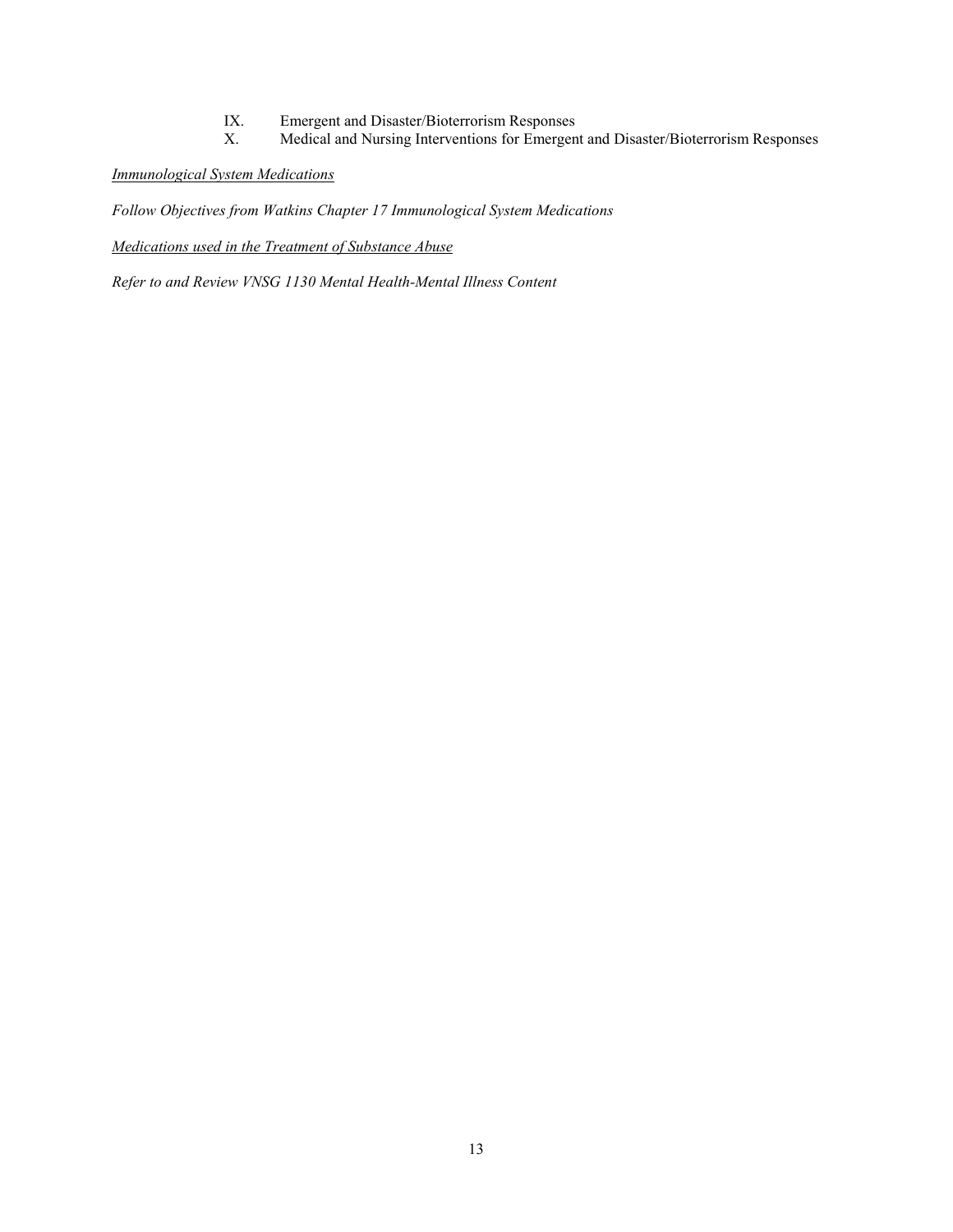## **SCANS COMPETENCIES**

C-1 *TIME* – Selects goals – relevant activities, ranks them, allocates time, prepares and follows schedules. C-2 *MONEY* - Uses or prepares budgets, makes forecasts, keeps records and makes adjustments to meet objectives.

C-3 *MATERIALS & FACILITIES* – Acquires, stores, allocates and uses materials or space efficiently.

C-4 *HUMAN RESOURCES* – Assess skills and distributes work accordingly, evaluates performances and provides feedback.

# *INFORMATION – Acquires and Uses Information*

Acquires and evaluates information.

C-6 Organizes and maintains information.

C-7 Interprets and communicates information.

C-8 Uses computers to process information.

## *INTERPERSONAL – Works With Others*

- C-9 Participates as members of a team and contributes to group effort.
- C-10 Teaches others new skills.

C-11 Serves Clients/Customers – works to satisfy customer's expectations.

C-12 Exercise Leadership – Communicates ideas to justify position, persuades and convinces others responsibility challenges existing procedures and policies.

C-13 Negotiates – works toward agreements involving exchanges of resources; resolves divergent interests.

C-14 Works With Diversity – Works well with men and women from diverse backgrounds.

## *SYSTEMS – Understands Complex Interrelationships*

C-15 Understands Systems – Knows how social, organizational, and technological systems work and operate effectively with them.

C-16 Monitors and Corrects Performance – Distinguishes trends, predicts impacts in system operations.

C-17 Improves Designs Systems – Suggests modifications to existing systems and develops new or alternative systems to improve performance.

# *TECHNOLOGY – Works With a Variety of Technologies*

Selects Technology – Chooses procedures, tools, or equipment, including computers and related technologies.

C-19 Applies Technology to Task – Understands overall intent and proper procedures for setup and operation of equipment.

C-20 Maintains and Troubleshoots Equipment – Prevents, identifies, or solves problems with equipment.

## **FOUNDATION SKILLS**

#### *BASIC SKILLS – Reads, Writes, Performs Arithmetic and Mathematical Operations, Listens and Speaks*

F-1 Reading – Locates, understands and interprets written information in prose and in documents such as manuals, graphs and schedules.

F-2 Writing – Communicates thoughts, ideas, information and messages in writing and creates documents such as letters, directions, manuals, reports, graphs and flow charts.

F-3 Arithmetic – Performs basic computations; uses numerical concepts such as whole numbers, etc.

F-4 Mathematics – Approaches practical problems by choosing appropriately from a variety of mathematical techniques.

F-6 Speaking – Organizes ideas and communicates orally.

## *THINKING SKILLS – Thinks Creatively, Makes Decisions, Solves Problems, Visualizes and Knows How to Learn and Reason*

F-7 Creative Thinking – Generates new ideas.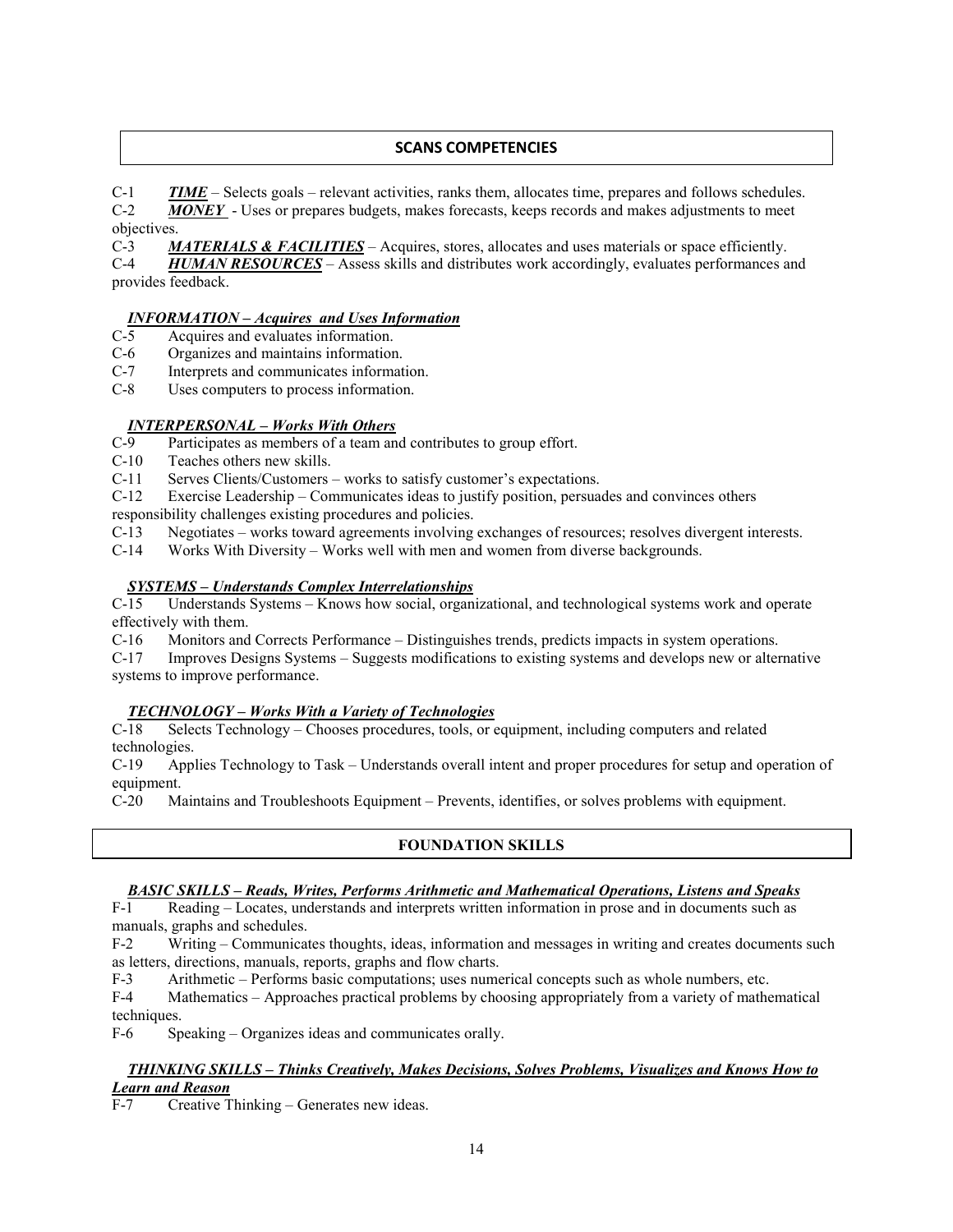F-8 Decision Making – Specifies goals and constraints, generates alternatives, considers risks, evaluates and chooses best alternative.

F-9 Problem Solving – Recognizes problems, devises and implements plan of action.

F-10 Seeing Things in the Mind's Eye – Organizes and processes symbols, pictures, graphs, objects and other information.

F-11 Knowing How to Learn – Uses efficient learning techniques to acquire and apply new knowledge and skills.

F-12 Reasoning – Discovers a rule or principle underlying the relationship between two or more objects and applies it when solving a problem.

# *PERSONAL QUALITIES – Displays Responsibility, Self-Esteem, Sociability, Self-Management, Integrity and*

*Honesty*  Responsibility – Exerts a high level of effort and perseveres toward goal attainment.

F-14 Self-Esteem – Believes in own self-worth and maintains a positive view of self.

F-15 Sociability – Demonstrates understanding, friendliness, adaptability, empathy and politeness in group settings.

F-16 Self-Management – Assesses self accuracy, sets personal goals, monitors progress and exhibits self-control.

F-17 Integrity / Honesty – Chooses ethical courses of action.

# **SCANS FOUNDATION AND COMPETENCY SKILLS (by course)**

|             |              | <b>Foundations:</b> (F)<br><b>Competencies: (C)</b>                                  |       |                                      |
|-------------|--------------|--------------------------------------------------------------------------------------|-------|--------------------------------------|
| ECON 230:   |              | $1, 2, 3, 4, 5, 8, 9, 10, 11, 12, 17$ 2, 15                                          |       |                                      |
| ENGL        | 1301<br>1302 | 1, 2, 5, 7, 8, 9, 11, 12, 13, 15, 16, 17<br>1, 2, 5, 7, 8, 9, 11, 12, 13, 15, 16, 17 |       | 5, 6, 7, 8<br>5.6.7                  |
|             |              | GOVT 2301 1, 2, 10, 11, 12, 17                                                       | 15    |                                      |
| <b>HIST</b> |              | $1302 \quad 1, 2, 5, 10, 11, 12, 17$                                                 | 15    |                                      |
|             |              | MATH 1314 3, 4, 9, 10, 11, 12                                                        |       |                                      |
|             |              | PSYC 2301 1, 2, 10, 11, 12, 15, 16, 17                                               | 4, 14 |                                      |
| READ 1314   |              | 1, 2, 5, 7, 8, 9, 10, 11, 12, 15, 17                                                 |       | 1, 5, 6, 7, 8, 9, 10, 12, 13, 14, 15 |
| <b>SPCH</b> | 1321         | 2, 4, 5, 6, 7, 8, 9, 10, 13, 14                                                      |       | 1, 5, 6, 7, 14                       |
| <b>SOC</b>  | 1301         | 1, 2, 5, 8, 9, 10, 11, 12, 15, 16, 17                                                |       | 4, 14                                |
| <b>PHYS</b> | 1315         | 1,2,4,10,11,12                                                                       |       |                                      |

| <b>Example for PSYC: Scans:</b> | <b>Foundation Skills:</b> | 1, 2, 10, 11 |
|---------------------------------|---------------------------|--------------|
|                                 | Competencies:             | 4, 13        |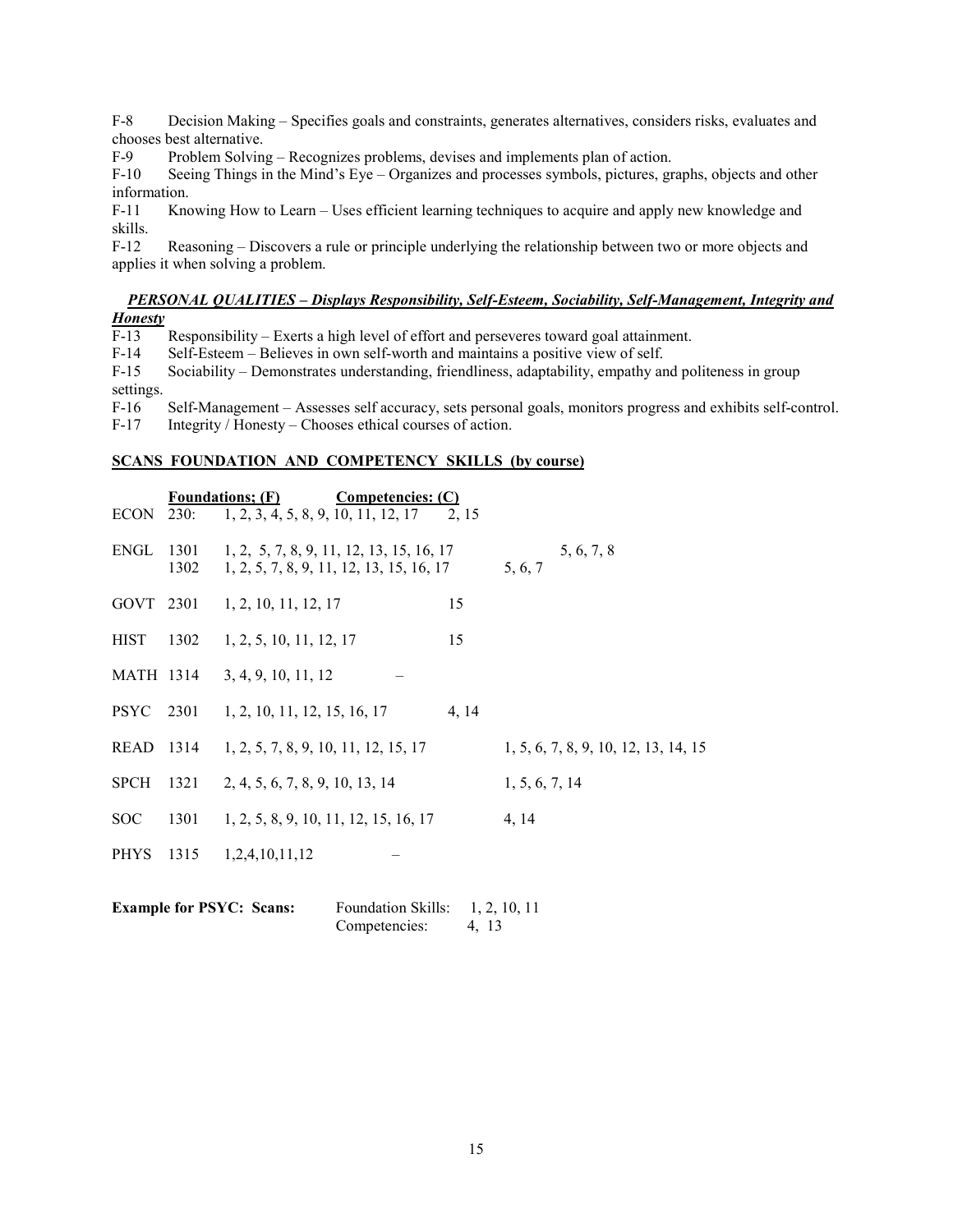## **Syllabus Statements:**

#### **Disabilities Statement:**

Students with disabilities, including but not limited to physical, psychiatric, or learning disabilities, who wish to request accommodations in this class should notify the Disability Services Office early in the semester so that the appropriate arrangements may be made. In accordance with federal law, a student requesting accommodations must provide acceptable documentation of his/her disability to the Disability Services Office. For more information, call or visit the Disability Services Office at Levelland (Student Health & Wellness Office) 806- 716-2577, Reese Center (Building 8) 806-716-4675, or Plainview Center (Main Office) 806-716-4302 or 806-296- 9611.

#### **Non-Discrimination Statement:**

South Plains College does not discriminate on the basis of race, color, national origin, sex, disability or age in its programs and activities.

The following person has been designated to handle inquiries regarding the non-discrimination policies:

Vice President for Student Affairs, South Plains College 1401 S. College Avenue, Box 5, Levelland, TX 79336 806-894-9611